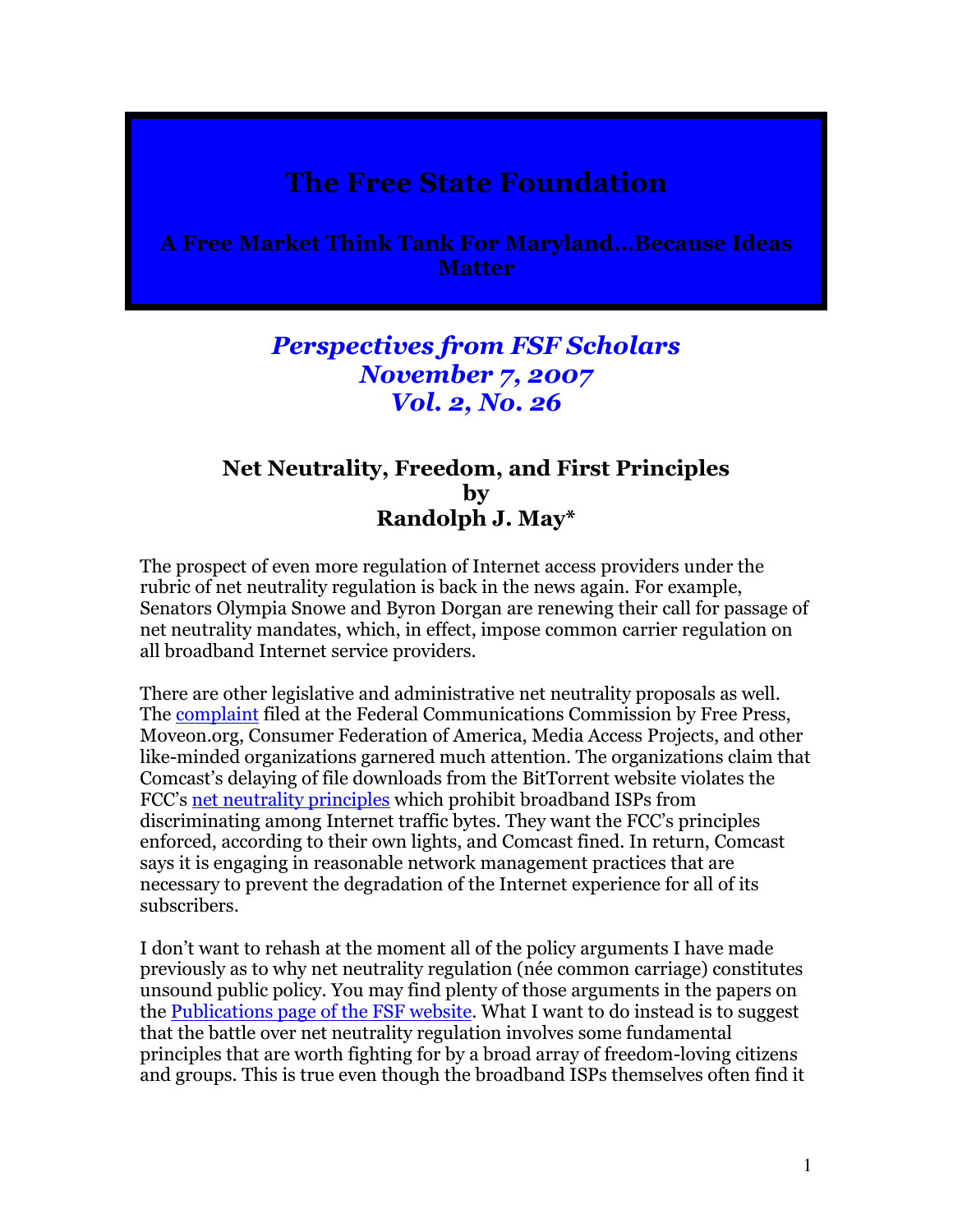easier or more palatable, for whatever their reasons, not to argue against net neutrality on the basis of first principles.

Take the recent examples said to be adding fuel to the renewed net neutrality fire. In what seem to be two isolated incidents, AT&T and Verizon quickly apologized for blocking access to some content on their wireless services. They said the blocking in each instance was a mistake that was corrected when brought to their attention. And Comcast, defending its action delaying downloads from BitTorrent, largely does so on the perfectly reasonable basis that it is acting consistently with net neutrality principles, not in contravention of them.

In the heat of the moment, when complicated matters of network economics and network management are routinely reduced to sound bites, it is easy to understand why broadband ISPs react somewhat defensively to claims of "censorship" or "degrading" Internet access. Especially when market forces alone generally dictate that the ISPs must align their practices with consumer desires.

But there are first principles at stake in the net neutrality debate, and they demand that this be said: It is more than a little ironic that the Snowe-Dorgan bill is named the "Internet Freedom Preservation Act" and that a group called "Free Press" is asking the FCC to enforce its net neutrality policy by fining Comcast. The truth is that the Snowe-Dorgan bill does not preserve freedom, but erodes it. And the truth is the Free Press petition does not protect press freedom, but denigrates free speech.

In my view, net neutrality mandates are inconsistent with free speech rights protected under the First Amendment. As I have explained here, here, and here, broadband ISPs are speakers entitled to First Amendment protection. While I appreciate that as a matter of business policy the ISPs may not presently —or ever— want to block (or degrade) access to particular websites, in my view they have a right under the First Amendment to do so if they wish.

I understand that the Free Press and its allied organizations, and Senators Dorgan and Snowe, and perhaps many other lawmakers and policymakers, believe that it is the ISP subscribers whose First Amendment rights are at stake. For the reasons explained in my essays on net neutrality mandates and the First Amendment, this is, in my view, a fundamental misconception of the First Amendment. And one that, if accepted, is dangerous to all those who may wish to claim the protection of the free speech guarantee going forward.

And then there is the matter of property rights. I understand that if broadband ISPs are declared common carriers by Congress or the FCC that the ISPs' claims to be protected by the Fifth Amendment's Taking Clause against the imposition of net neutrality mandates would be substantially diminished (but not necessarily entirely extinguished). Common carriers are required to carry all traffic "indiscriminately" and at rates the government determines to be "reasonable". While I do not think it makes any sense as a matter of policy, upon a proper